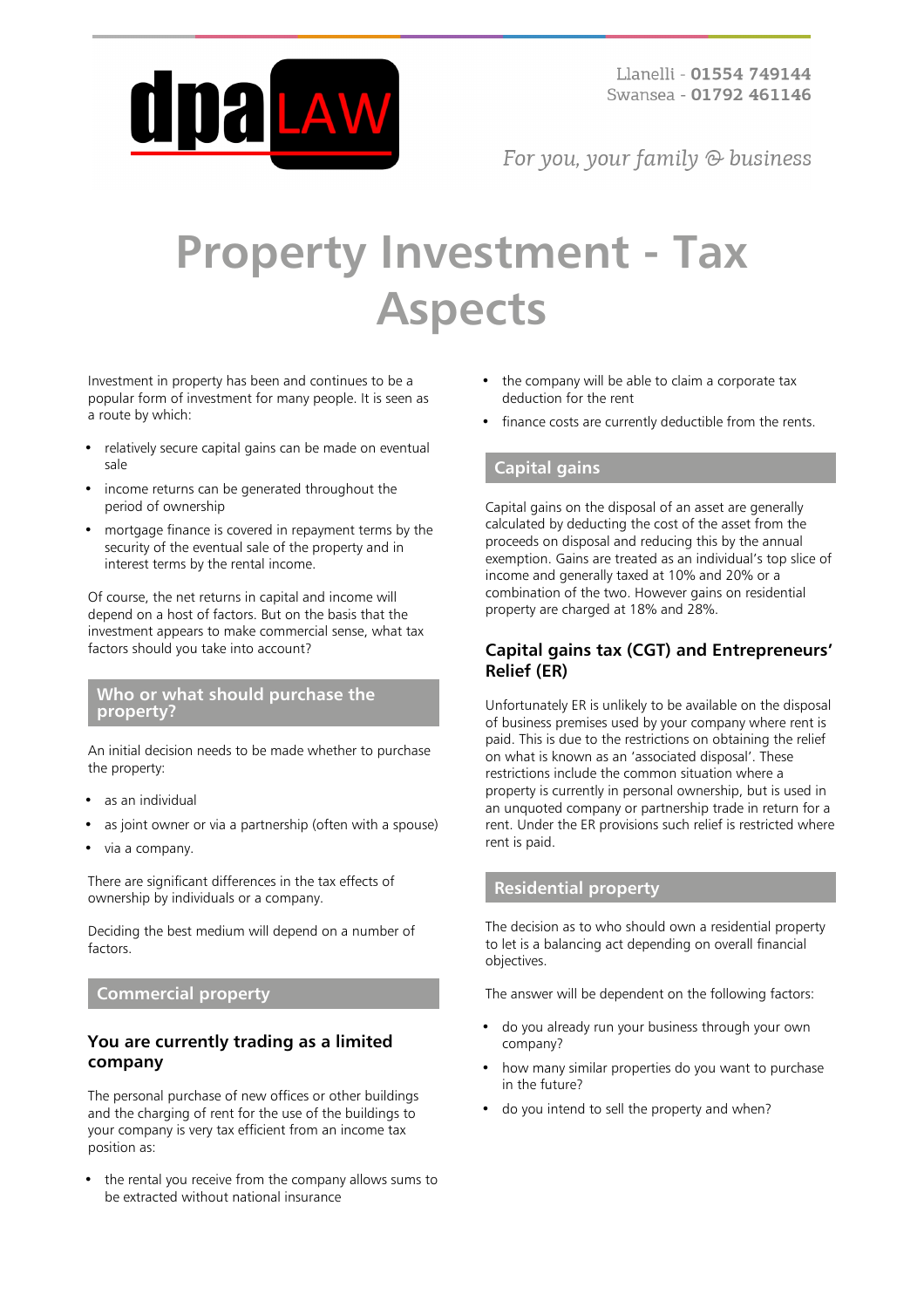# **Company versus personal ownership eventual disposal**

If you already run your business through a company it may be more tax efficient to own the property personally as you will be able to make use of your CGT annual exemption (and your spouse's annual exemption if jointly owned) on eventual disposal to reduce the gain.

In contrast, a company can still use indexation allowance to reduce a capital gain. This effectively uplifts the cost of the property by the increase in the Retail Price Index (RPI) over the period of ownership. Indexation is not available to reduce the gain on the disposal by an individual so in situations where indexation allowance is substantial, this could result in lower gains.

#### **Company versus personal ownership rental income**

For personally-owned property the net rental income will be taxed at your marginal rate of tax, but if you are financing the purchase with a high percentage of bank finance, the income tax bill will be relatively small. However for rented property with personal ownership the deduction for finance costs is restricted to basic rate relief from April 2017. This restriction is to be phased in over a four year period and will impact higher and additional rate taxpayers.

The net rental income will be taxed at the current corporation tax rate of 19%, which is generally lower than for an individual. Where the purchase is being financed with a high percentage of loan/bank finance, the corporation tax bill will be relatively small.

But there are other factors to consider:

- there is frequently a further tax charge should you wish to extract any of the proceeds from the company
- inserting the property into an existing company may result in your shareholding in that company not qualifying for ER. You could however form another company to protect the trading status of the existing company.

# **If you do not have a company at present**

Personal or joint ownership may be the more appropriate route but there are currently other significant advantages of corporate status particularly if you expect that:

- you will be increasing your investment in residential property
- you are unlikely to be selling the properties on a piecemeal basis; or
- you are mainly financing the initial purchases of the property from your own capital.

If so, the use of a company as a tax shelter for the net rental income can be attractive.

#### **Use of a company as a tax shelter**

Profits will be taxed at the current corporation tax rate of 19%. This rate applies to trading companies or property investment companies.

Where profits are retained, the income may be suffering around half of the equivalent income tax bills. That means there are more funds available to buy more properties in the future.

# **Tax efficient long-term plans**

There are two potential long-term advantages of the corporate route for residential property:

- is there an intention to sell the properties at all? Maybe the intention is to retain them into retirement (see below, **'using the company as a retirement fund'**)
- can the shares be sold rather than the property? (See below for issues regarding **selling the shares.**)

# **Using the company as a retirement fund**

A potentially attractive route is to consider the property investment company as a 'retirement fund'. If the properties are retained into retirement, it is likely that any initial financing of the purchases of the property has been paid off and there will be a strong income stream. The profits of the company (after paying corporation tax) can be paid out to you and/or your spouse as shareholders.

Changes to the taxation of dividends mean that:

- the cash dividend is the gross amount potentially subject to tax (no tax credits are available)
- a Dividend Allowance charges the first £5,000 of dividends received in a tax year at 0%
- for dividends above £5,000, dividend income will be taxed at 7.5% for basic rate taxpayers, 32.5% for higher rate taxpayers and 38.1% for additional rate taxpayers.

It was announced in Budget 2017 that the Dividend Tax Allowance will be reduced to £2,000 from 6 April 2018.

## **Selling the shares**

CGT will be due on the gain on the eventual sale of the shares.

The share route may also be more attractive to the purchaser of the properties rather than buying the properties directly, as they will only have 0.5% stamp duty to pay rather than the potentially higher sums of Stamp Duty Land Tax (SDLT) on the property purchases.

# **Stamp duty land tax (SDLT)**

SDLT is payable by the purchaser of the property although Land and Buildings Transaction Tax is payable in Scotland.